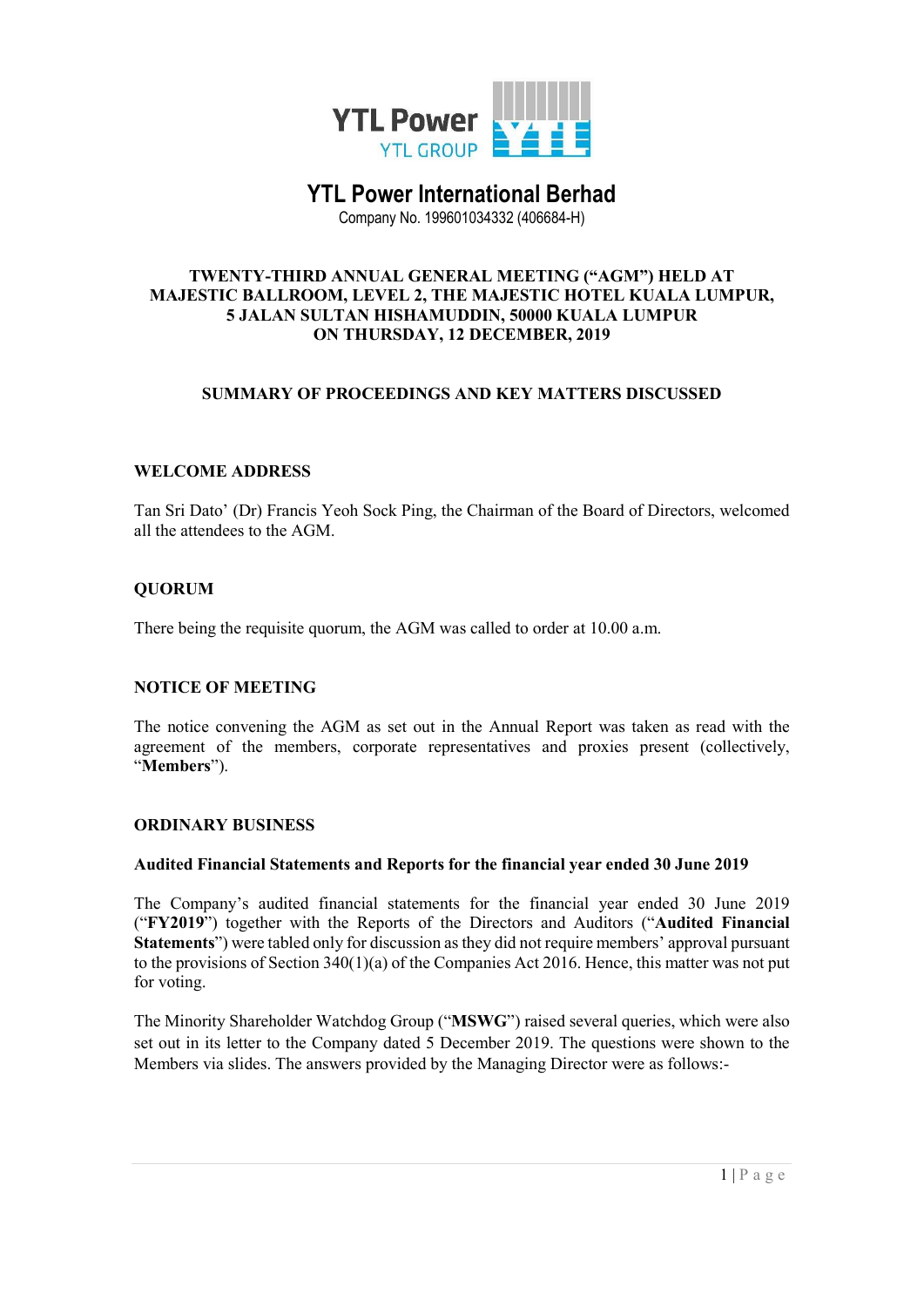## Strategic & Financial

- (1) PowerSeraya performance & competition – MSWG commentary see Note A below
	- (a) What is YTL Power's view on the price cutting strategy adopted by electricity retailers including Geneco to compete in the OEM segment? Is the price cut among players sustainable?

Geneco carries out the retail business, but it is not a significant part, representing only about 1.1% of YTL PowerSeraya's total revenue for FY2019.

 Nevertheless, Geneco's OEM strategy is to acquire customers and gain market share in the first year when the market opened. As the OEM market matures, the pricing will move towards a more sustainable level.

(b) How does the market competition benefit/affect Geneco, and in turn YTL PowerSeraya? What are the competitive advantages and disadvantages of Geneco compared to the other 11 retailers?

The OEM allows Geneco to enter the new business to consumer (" $B2C$ ") segment. Geneco's self-service portal is easy to use and registration is fast. Geneco offers competitive pricing as well as tie-ups with various banks/partners.

 There are also various modes of payments, and Geneco markets itself as a socially responsible company, and offers "green" plans as well.

(2) Due to the excess in generation capacity, the Company had expected that there will be some consolidation in the power generation sector in Singapore (pg. 3 AR2019).

 Does the current environment present opportunities for YTL Power to acquire or consolidate with other market players? Is there a need for the Company to undertake such a plan?

Yes, we believe that consolidation within the industry is necessary particularly as it would bring stability to prices and ensure the ongoing viability of the generation industry.

 As YTL Power owns 100% of YTL PowerSeraya, we are able to act expediently should good opportunities for mergers or consolidation arise.

Given recent developments in the market with other players which have been publicised in the media, we expect that the regulators are looking to address the structural issues and they have recognised that the market structure must also enable the gencos to operate on a viable basis.

We believe in the long-term prospects of Singapore's electricity sector.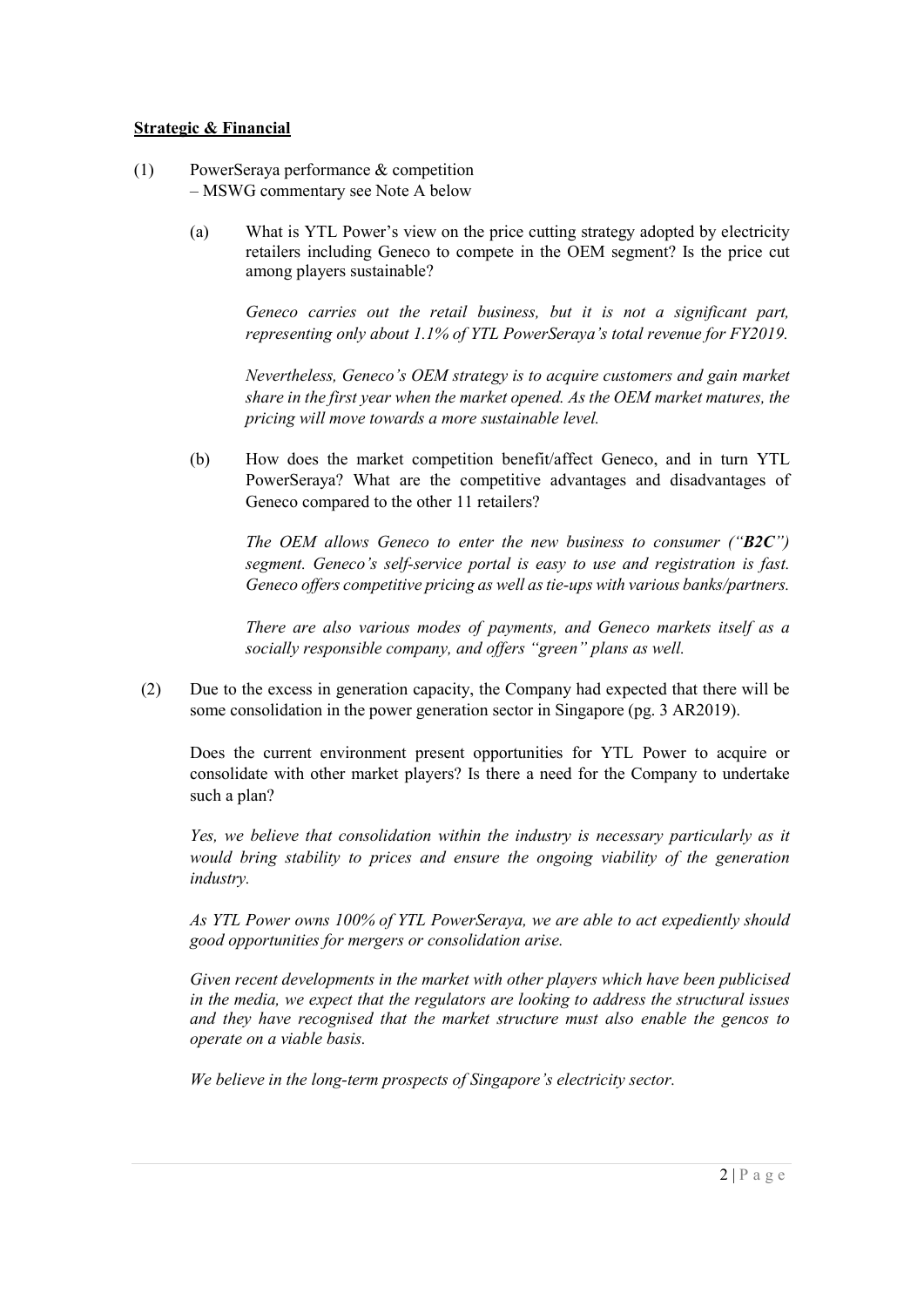(3) The EMA forecasted about 2800MW of generation capacity which will be retired from system until 2021. In addition to this, EMA also observed that the reserve margin over the next four years (2020-2023) will dip below  $30\%^{\text{(B)}}$ .

Given the view expressed by the EMA, does YTL Power plan to retire some of its generation capacity? How will a combination of these factors affect YTL PowerSeraya's performance for the next 2-3 years?

With reserve margin decreasing, it will have positive impact to wholesale pool prices, which is good for the retail prices. The company is cautiously optimistic of the performance.

YTL PowerSeraya has already retired 698 MW of steam plants capacity in July 2019. These steam plants (with zero net book value) are seldom run, hence there is no impact to the company.

The retirement of capacity also does not affect YTL PowerSeraya's licensed capacity of 3,100 MW.

- (4) Malaysia Electricity Supply Industry 2.0 (MESI 2.0) master plan/ liberalisation – MSWG commentary see Note C below
	- (a) How does the shift to a capacity and energy market affect YTL Power's power generation business in Malaysia compared to the current lower risk PPA model that promises guaranteed capacity and energy payments?

We look forward to the forthcoming liberalisation of the market and we are optimistic that we would be able to compete well in a liberalised market which may also bring about new investment opportunities.

 We also have the added experience from operating in Singapore's liberalised market for the past decade and can leverage this expertise.

(b) What is the status of discussion between YTL Power and the government pertaining to Paka Power Station's PPA set to expire on 30 June 2021?

The existing PPA still has quite some time to run so it is early to begin discussions. In addition, with the announcement MESI 2.0, it remains to be seen how any new contracts will be structured going forward.

(c) How will the Company benefit from the liberalisation of the fuel procurement market to IPPs?

As we also have our power generation business in Singapore, there may be opportunities for bulk purchases of fuel that would enable us to increase economies of scale and achieve greater cost efficiencies across our businesses in Malaysia and Singapore.

We expect that liberalisation would incentivise IPPs to source for cheaper fuel and this would benefit both the IPPs and customers.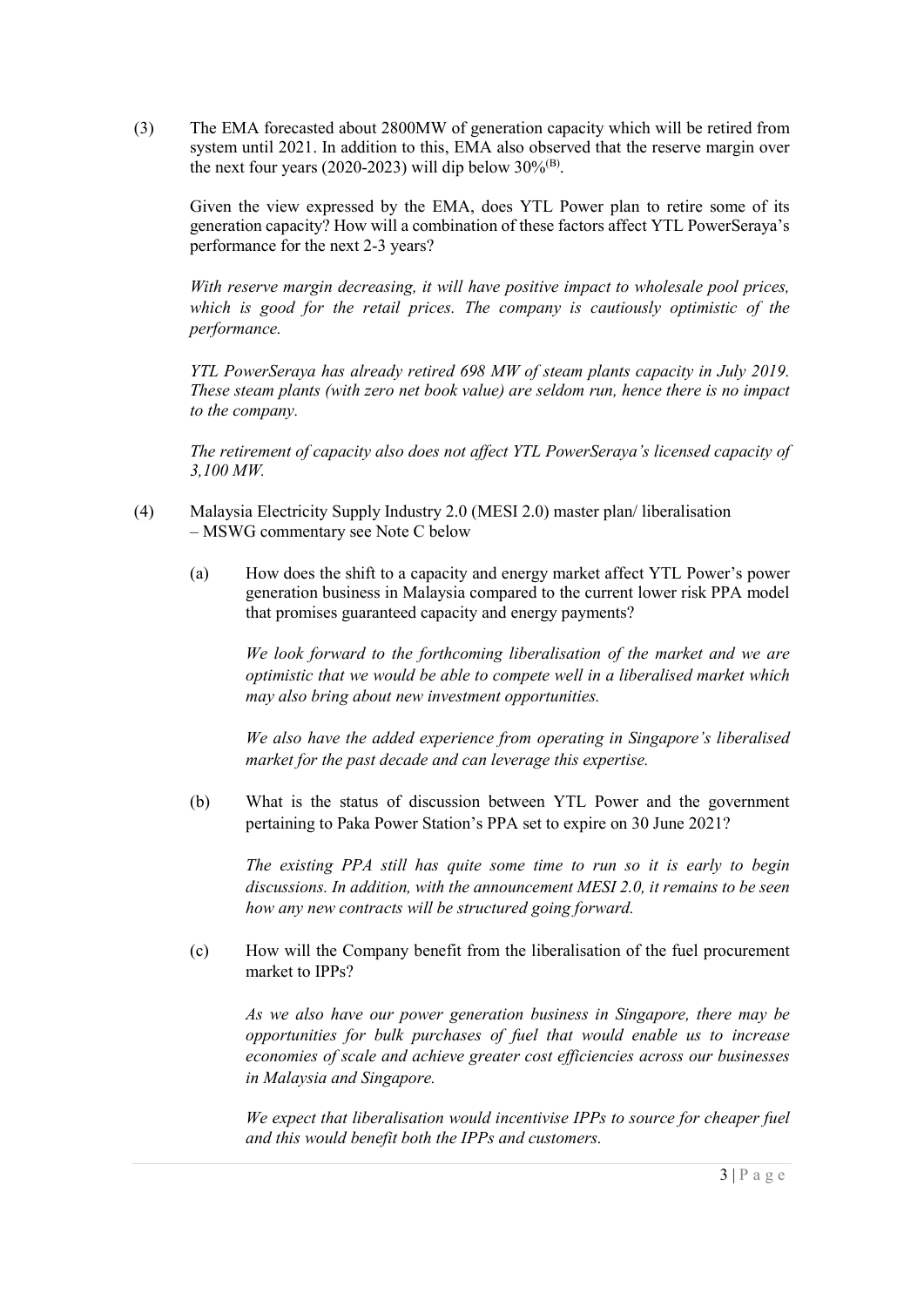(d) What are the other changes the Company expects to see in the local power industry with the roll out of MESI 20?

The plans announced by the government are promising and we are optimistic about the liberalised market.

The proposals to promote the development of renewable energy sources such as solar are also encouraging.

(5) The Water Services Regulation Authority (Ofwat) is currently undertaking a regulatory process for Wessex Water's price review with the final determination expected to be published towards the end of 2019 (pg 26 AR). What is the current status of the review?

We received the draft determination from Ofwat for the period 2020-2025 back in July and as requested submitted our response by end of August.

The final determinations for all companies will be received on 16 December 2019.

# Corporate Governance

(1) Tan Sri Datuk Dr Aris Bin Osman @ Othman has served the Board for 13 years six months. Under Practice 4.2  $MCCG^{(D)}$ , the Board should seek annual shareholders' approval through a two-tier voting process.

Does the Company plan to adopt two-tier voting? If so, by when?

Currently, approval is sought on an annual basis through a vote of all shareholders.

The Company continues to take the view that shareholders are entitled to rely on the principle of one-share, one-vote, subject to any restrictions set out in the Companies Act 2016 and the Main Market Listing Requirements of Bursa Malaysia Securities Berhad.

#### Notes:-

#### (A) MSWG commentary:-

 YTL PowerSeraya's retain arm, Geneco, is offering a tariff rate of as low as 17.62 cents per kWH to Singapore households under the Open Electticity Market Plan (OEM) initiative. This has made Geneco being ranked third in terms of cheapest tariff rate among the 12 electricity retailers in the country, according to the comparison tool on OEM's website (https://compare.openelectricitymarket.sg/#/pricePlans/list).

 The price cut was at the expense of YTL Power's bottom line, and the low retail and ancillary margin has been attributed as one of the reasons that contributed to a RM242.1 million loss before tax in the Multi Utilities Business, in contrast to a segment profit of RM71.85 million in FY2018 (pg.13, 234, 235, AR2019).

(B) Fourth edition Singapore Electricity Market Outlook, 29 October 2019

#### (C) MSWG commentary:-

 The government has rolled out the 10-year Malaysia Electricity Supply Industry 2.0 (MESI 2.0) master plan. The master plan intends to move from the current long and fixed period of Power Purchase Agreement (PPA) regime to a capacity and energy market. In addition, power generators will be allowed to source their own fuel to optimise cost, as opposed to sourcing from Tenaga Nasional Berhad (TNB) and Petroliam Nasional Bhd only.

(D) Malaysian Code on Corporate Governance (MCCG)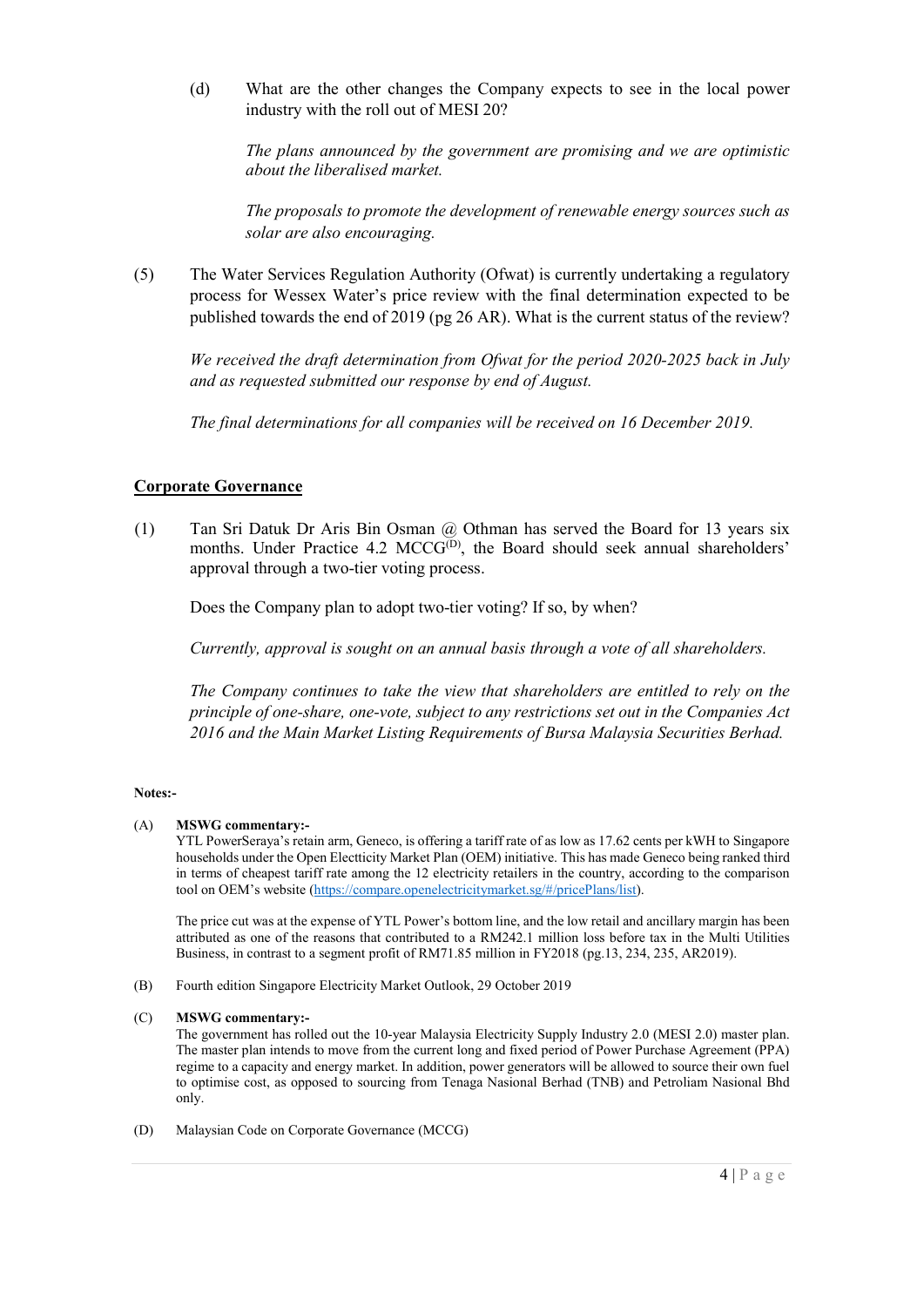The Chairman then invited questions from the Members.

Some of the salient questions addressed by the Board were in relation to the following matters:-

- The 1BestariNet project of YTL Communications Sdn Bhd, in particular its position on the non-renewal of the contract by the government and its impact;
- Policy on dividend payout and capital expenditure;
- Impact of the downturn and future market outlook of the multi utilities segment in Singapore;
- Basis and assumption of impairment used by YTL PowerSeraya Pte. Limited and the auditors' judgment on its appropriateness;
- Reason for the rise in energy cost for FY2019;
- Number of shares bought back for FY2019 for which the share buy-back mandate was granted by the Members at last AGM, and total number of treasury shares held by the Company;
- The benefits of the government's National Fiberisation and Connectivity Plan 2019-2023 and its opportunities;
- Capital expenditure on maintenance of the old power plants and mobile broadband network segment;
- Clarification on the shareholder loans set out on page 104 of the Annual Report.

With that, the Chairman concluded the question and answer session for agenda 1 and declared that the Audited Financial Statements were duly laid before the Members in accordance with the requirements of the Companies Act, 2016.

No questions were raised on Resolutions 1 to 13 which were duly proposed and seconded by Members and put aside for voting by poll upon completion of the remaining business of the AGM.

The poll results were as follows:

# RESOLUTION 1

 Re-election of Tan Sri Dato' (Dr) Francis Yeoh Sock Ping who retired pursuant to Article 84 of the Company's Constitution.

| Vote in Favour |         | Vote Against  |               |                |
|----------------|---------|---------------|---------------|----------------|
| No. of Shares  | $\%$    | No. of Shares | $\frac{0}{0}$ | <b>Results</b> |
| 6,583,001,081  | 99.7820 | 14,411,629    | 0.2180        | Carried        |

# RESOLUTION 2

 Re-election of Syed Abdullah Bin Syed Abd. Kadir who retired pursuant to Article 84 of the Company's Constitution.

|               | Vote in Favour<br>Vote Against |               |               |                |
|---------------|--------------------------------|---------------|---------------|----------------|
| No. of Shares | $\%$                           | No. of Shares | $\frac{0}{0}$ | <b>Results</b> |
| 6,501,919,822 | 98.5890                        | 93,050,096    | 1.4110        | Carried        |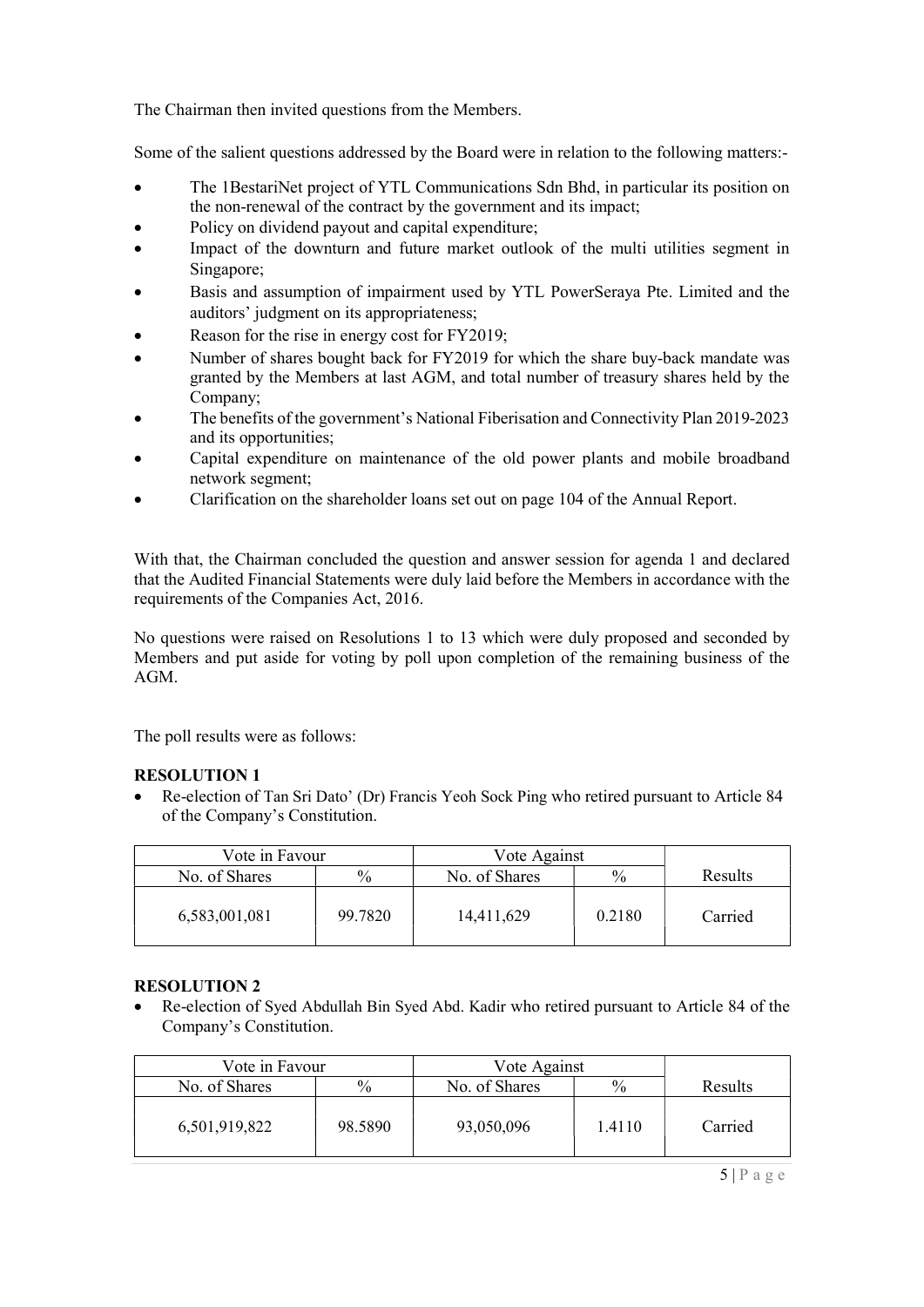## RESOLUTION 3

 Re-election of Faiz Bin Ishak who retired pursuant to Article 84 of the Company's Constitution.

| Vote in Favour |         | Vote Against  |               |                |
|----------------|---------|---------------|---------------|----------------|
| No. of Shares  | $\%$    | No. of Shares | $\frac{0}{0}$ | <b>Results</b> |
| 6,202,008,869  | 94.0070 | 395,390,294   | 5.9930        | Carried        |

# RESOLUTION 4

 Re-election of Datuk Seri Long See Wool who retired pursuant to Article 90 of the Company's Constitution.

| Vote in Favour   |               | Vote Against  |               |         |
|------------------|---------------|---------------|---------------|---------|
| No. of Shares    | $\frac{0}{0}$ | No. of Shares | $\frac{0}{0}$ | Results |
| 6, 202, 264, 852 | 94.0110       | 395, 103, 309 | 5.9890        | Carried |

# RESOLUTION 5

 Re-election of Datuk Loo Took Gee who retired pursuant to Article 90 of the Company's Constitution.

| Vote in Favour   |               |               | Vote Against  |                |
|------------------|---------------|---------------|---------------|----------------|
| No. of Shares    | $\frac{0}{0}$ | No. of Shares | $\frac{0}{0}$ | <b>Results</b> |
| 6, 202, 264, 852 | 94.0110       | 395, 103, 309 | 5.9890        | Carried        |

# RESOLUTION 6

 Approval of the payment of Directors' fees amounting to RM744,356 for the financial year ended 30 June 2019.

| Vote in Favour |         | Vote Against  |               |                |
|----------------|---------|---------------|---------------|----------------|
| No. of Shares  | $\%$    | No. of Shares | $\frac{0}{0}$ | <b>Results</b> |
| 6,596,253,627  | 99.9830 | 1,114,534     | 0.0170        | Carried        |

# RESOLUTION 7

 Approval of the payment of meeting attendance allowance of RM1,000 per meeting for each Non-Executive Director for the period from January 2020 to December 2020.

|               | Vote in Favour |               | Vote Against  |                |
|---------------|----------------|---------------|---------------|----------------|
| No. of Shares | $\%$           | No. of Shares | $\frac{0}{0}$ | <b>Results</b> |
| 6,596,191,572 | 99.9820        | 1,176,589     | 0.0180        | Carried        |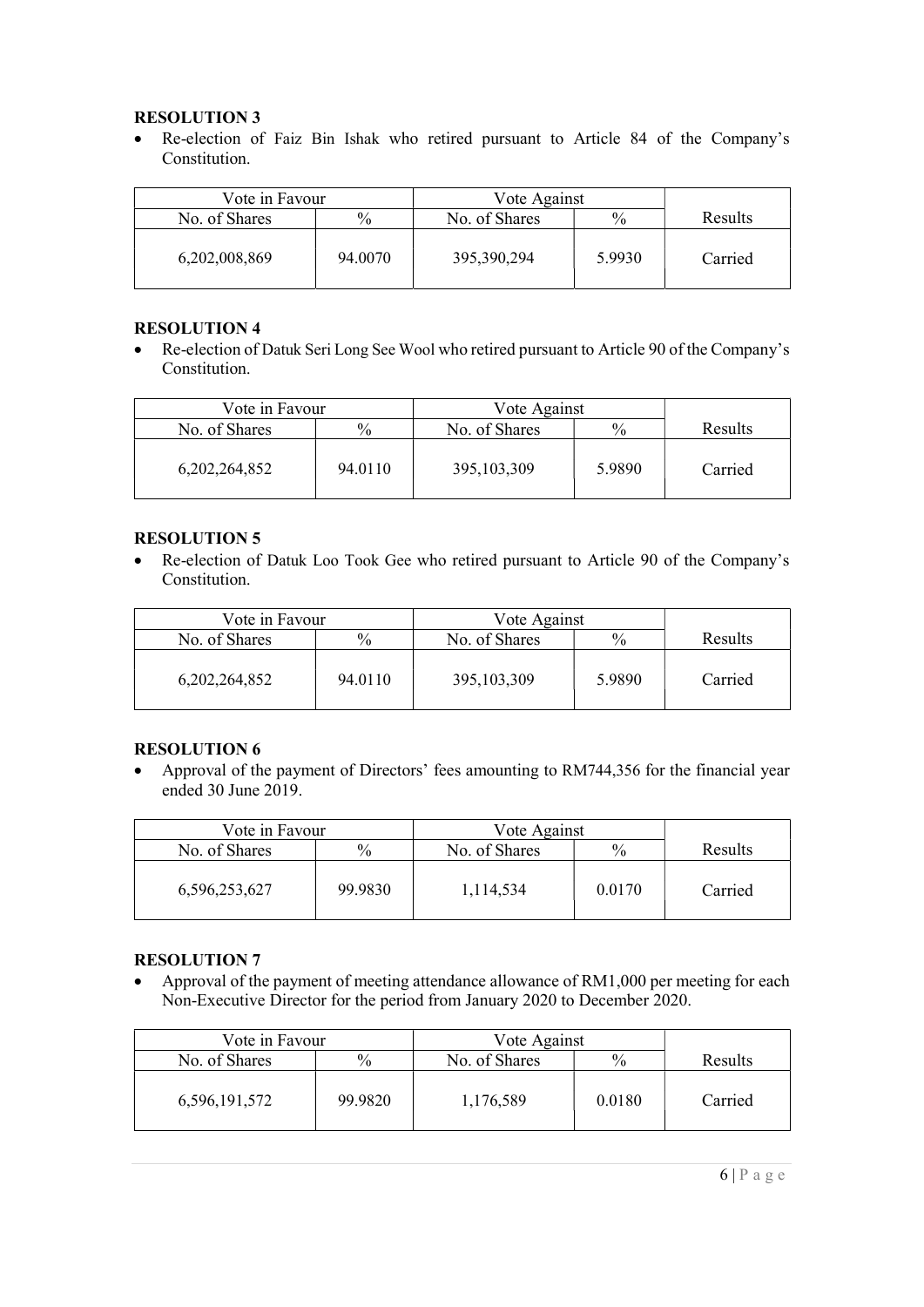# RESOLUTION 8

 Re-appointment of PricewaterhouseCoopers PLT as Auditors of the Company and authorisation for the Directors to fix their remuneration.

| Vote in Favour |               | Vote Against  |               |                |
|----------------|---------------|---------------|---------------|----------------|
| No. of Shares  | $\frac{0}{0}$ | No. of Shares | $\frac{0}{0}$ | <b>Results</b> |
| 6,586,273,602  | 99.8320       | 11,081,859    | 0.1680        | Carried        |

### SPECIAL BUSINESS:

# RESOLUTION 9

 Approval for Tan Sri Datuk Dr. Aris Bin Osman @ Othman to continue in office as Independent Non-Executive Director.

| Vote in Favour |         | Vote Against  |               |                |
|----------------|---------|---------------|---------------|----------------|
| No. of Shares  | $\%$    | No. of Shares | $\frac{0}{0}$ | <b>Results</b> |
| 5,529,331,102  | 83.8110 | 1,068,037,059 | 16.1890       | Carried        |

# RESOLUTION 10

 Authorisation for the Directors to allot shares pursuant to Sections 75 and 76 of the Companies Act, 2016.

| Vote in Favour |         | Vote Against  |               |                |
|----------------|---------|---------------|---------------|----------------|
| No. of Shares  | $\%$    | No. of Shares | $\frac{0}{0}$ | <b>Results</b> |
| 6,004,510,243  | 91.0140 | 592,857,918   | 8.9860        | Carried        |

# RESOLUTION 11

Renewal of Share Buy-Back Authority.

|               | Vote in Favour<br>Vote Against |               |               |                |
|---------------|--------------------------------|---------------|---------------|----------------|
| No. of Shares | $\%$                           | No. of Shares | $\frac{0}{0}$ | <b>Results</b> |
| 6,004,826,999 | 91.0190                        | 592,541,162   | 8.9810        | Carried        |

# RESOLUTION 12

 Renewal of Shareholder Mandate for Existing Recurrent Related Party Transactions of a Revenue or Trading Nature.

| Vote in Favour | Vote Against |               |               |                |
|----------------|--------------|---------------|---------------|----------------|
| No. of Shares  | $\%$         | No. of Shares | $\frac{0}{0}$ | <b>Results</b> |
| 1,417,592,081  | 99.9430      | 806,643       | 0.0570        | Carried        |